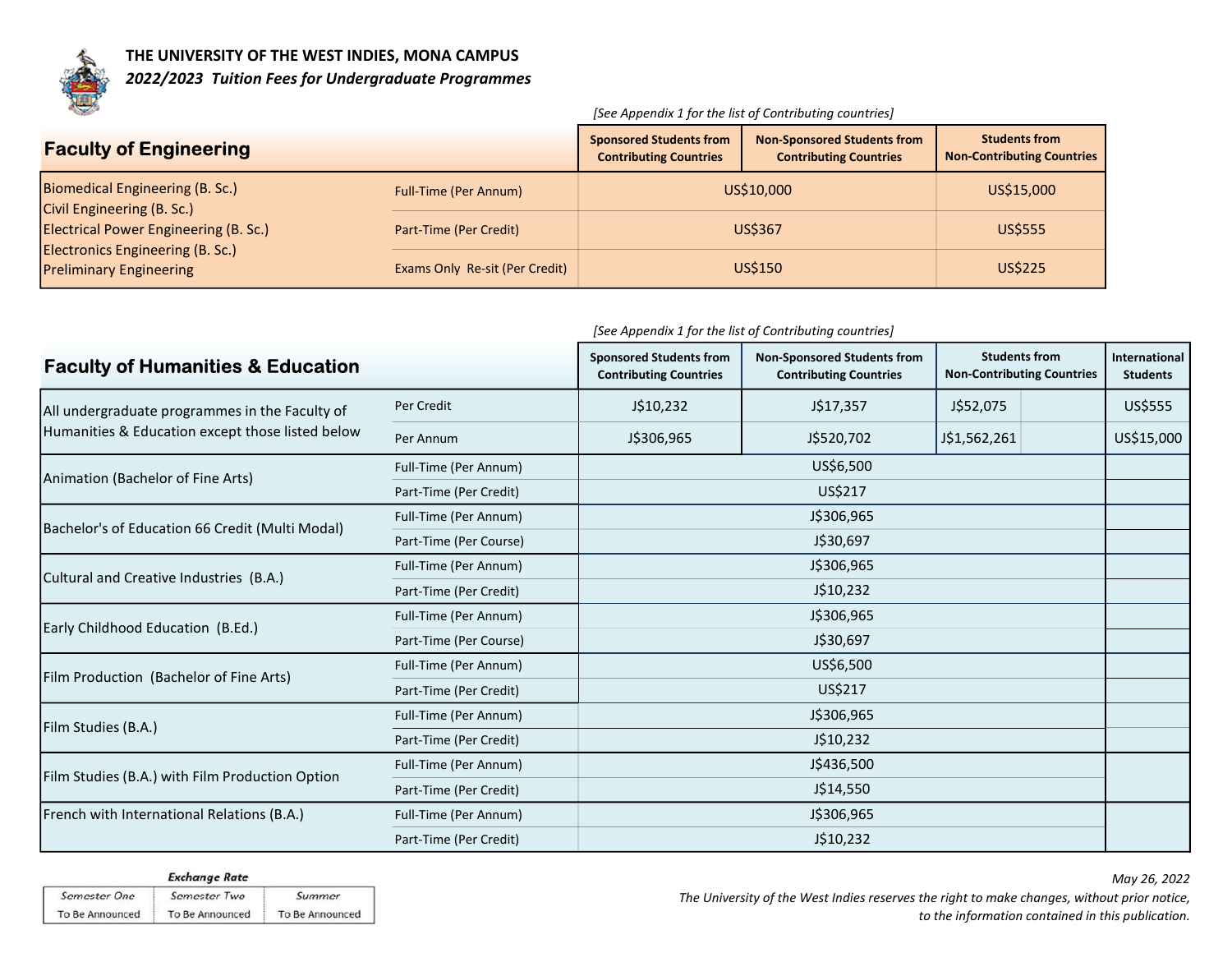| History & International Relations (B.A.)                                                                                                                                                 | Full-Time (Per Annum)     |                          | J\$306,965             |                             |  |
|------------------------------------------------------------------------------------------------------------------------------------------------------------------------------------------|---------------------------|--------------------------|------------------------|-----------------------------|--|
|                                                                                                                                                                                          | Part-Time (Per Credit)    |                          | J\$10,232              |                             |  |
| History & Journalism (B.A.)                                                                                                                                                              | Full-Time (Per Annum)     |                          | J\$330,000             |                             |  |
|                                                                                                                                                                                          | Part-Time (Per Credit)    |                          | J\$11,000              |                             |  |
| Information Studies (B.A.)                                                                                                                                                               | Full-Time (Per Programme) |                          | J\$980,000             |                             |  |
| Face to Face                                                                                                                                                                             | Part-Time (Per Credit)    |                          | J\$11,000              |                             |  |
| Librarianship (B.A.)                                                                                                                                                                     | Full-Time (Per Programme) |                          | J\$980,000             |                             |  |
| Face to Face                                                                                                                                                                             | Part-Time (Per Credit)    |                          | J\$11,000              |                             |  |
| Librarianship (B.A.)                                                                                                                                                                     | Full-Time (Per Programme) |                          | J\$1,120,000           |                             |  |
| Online                                                                                                                                                                                   | Part-Time (Per Credit)    |                          | J\$12,500              |                             |  |
|                                                                                                                                                                                          | Full-Time (Per Annum)     |                          | J\$306,965             |                             |  |
| Literacy Studies (B.Ed.)                                                                                                                                                                 | Part-Time (Per Course)    |                          | J\$30,697              |                             |  |
| Media & Communication (Diploma)                                                                                                                                                          | Per Annum                 |                          | J\$306,965             |                             |  |
| Music & Performance Studies (B.A.)                                                                                                                                                       | Full-Time (Per Annum)     | J\$306,965               |                        |                             |  |
|                                                                                                                                                                                          | Part-Time (Per Annum)     | J\$153,483               |                        |                             |  |
|                                                                                                                                                                                          | Part-Time (Per Credit)    | J\$10,232                |                        |                             |  |
| Philosophy with Minor in Theology (B.A.)<br>St. Michael's Theological College **                                                                                                         |                           |                          | J\$61,393              |                             |  |
| Theology & Licentiate in Theology (B.A.)<br>United Theological College **                                                                                                                |                           |                          | J\$61,393              |                             |  |
| Visual Arts, Drama, Dance & Music (B.A.)<br>Edna Manley School for the Visual & Performing Arts **<br>** Note: The tuition fees quoted in this schedule are applicable to the UWI        |                           | J\$153,483<br>J\$781,131 |                        |                             |  |
| component of the programme only                                                                                                                                                          |                           |                          |                        |                             |  |
| <b><i>†Additional Fees applicable to the BA Visual Arts programme</i></b>                                                                                                                |                           |                          |                        |                             |  |
| Note: The Tuition fees quoted here are applicable to the Edna Manley School of the<br>Visual and Performing Arts component of the programme and MUST be paid at the<br>Bursary, UWI Mona |                           | Jamaicans (J\$)          | <b>Regional (US\$)</b> | <b>International (US\$)</b> |  |
| Visual Arts, Drama, Dance & Music (B.A.)                                                                                                                                                 |                           | Per Credit               | Per Credit             | Per Credit                  |  |
| Edna Manley School for the Visual & Performing Arts                                                                                                                                      |                           | <b>TBD</b>               | <b>TBD</b>             | <b>TBD</b>                  |  |
| Writing, Literature and Publishing (B.A.)                                                                                                                                                | Full-Time (Per Annum)     | J\$306,965               |                        |                             |  |
|                                                                                                                                                                                          | Part-Time (Per Credit)    |                          | J\$10,232              |                             |  |

| <b>Exchange Rate</b> |                        |                 |  |  |  |
|----------------------|------------------------|-----------------|--|--|--|
| Semester One         | Semester Two           | Summer          |  |  |  |
| To Be Announced      | <b>To Be Announced</b> | To Be Announced |  |  |  |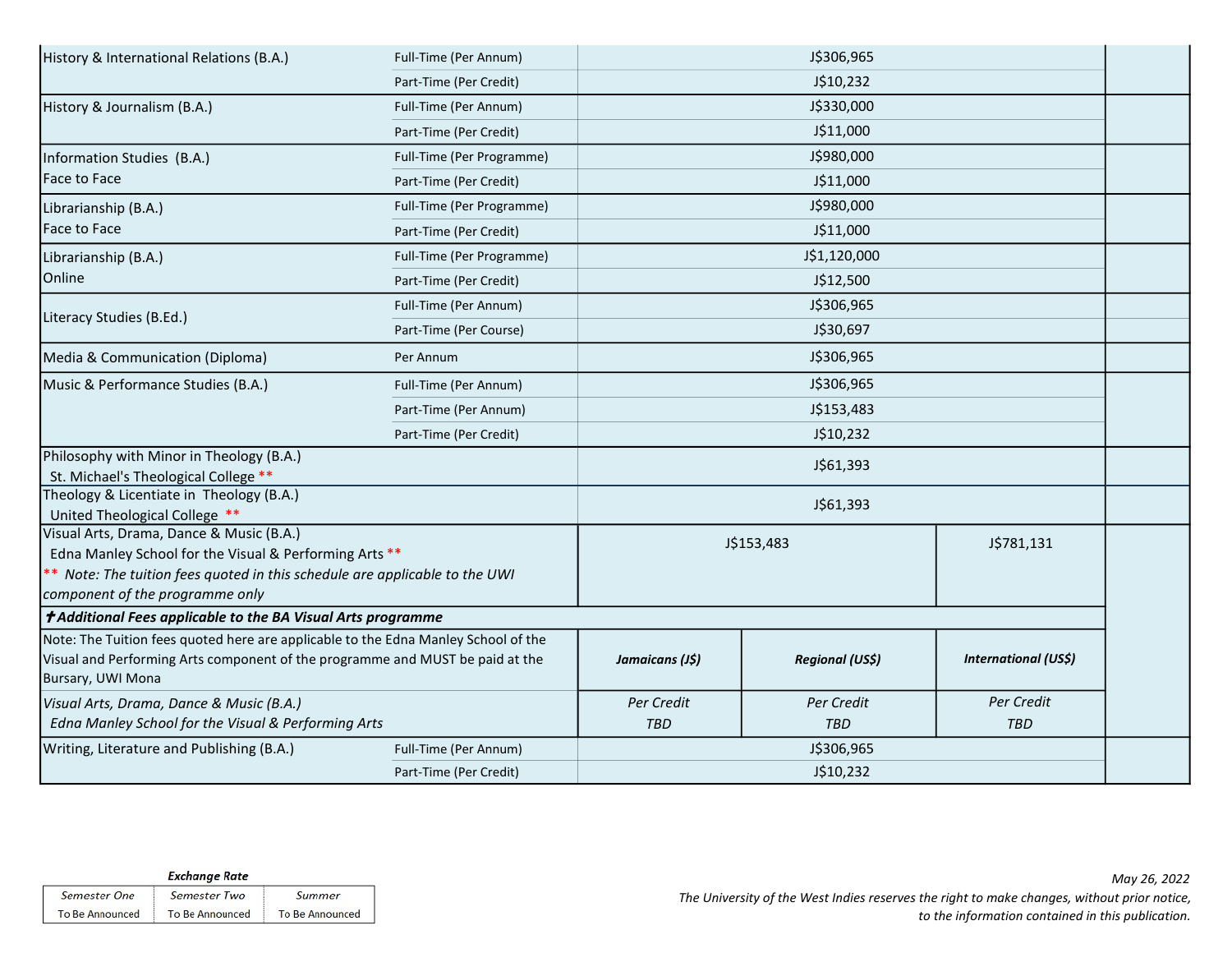#### [See Appendix 1 for the list of Contributing countries]

| <b>Gender &amp; Development Studies</b> |            | <b>Sponsored Students from</b><br><b>Contributing Countries</b> | <b>Non-Sponsored Students from</b><br><b>Contributing Countries</b> | <b>Students from</b><br><b>Non-Contributing Countries</b> | International<br><b>Students</b> |
|-----------------------------------------|------------|-----------------------------------------------------------------|---------------------------------------------------------------------|-----------------------------------------------------------|----------------------------------|
| B.Sc. Gender & Development Studies      | Per Credit | J\$10,232                                                       | J\$17,357                                                           | J\$52,075                                                 | <b>US\$555</b>                   |
|                                         | Per Annum  | J\$306,965                                                      | J\$520,702                                                          | J\$1,562,261                                              | US\$15,000                       |

#### [See Appendix 1 for the list of Contributing countries]

| <b>Faculty of Law</b>     |                              | <b>Sponsored Students from</b><br><b>Contributing Countries</b> | <b>Non-Sponsored Students from</b><br><b>Contributing Countries</b> | <b>International Students</b> |  |
|---------------------------|------------------------------|-----------------------------------------------------------------|---------------------------------------------------------------------|-------------------------------|--|
| Bachelor of Laws (LLB)    | <b>Full-Time (Per Annum)</b> | US\$10,000                                                      |                                                                     | US\$15,000                    |  |
| (Non-Sponsored Programme) | Part-Time (Per Credit)       | <b>US\$367</b>                                                  |                                                                     | <b>US\$555</b>                |  |

**Faculty of Medical Sciences** Sponsored Students From Sponsored Students From Sponsored Students From September 1 Contributing Countries Non-Sponsored Students from Contributing Countries Bachelor of Basic Medical Sciences (BBMS) Per Annum J\$538,947 J\$898,152 Diagnostic Imaging (Radiography) (B.Sc.) Per Annum Diagnostic Imaging (B.Sc.) - Completion Per Credit Exams Only (Per Credit) Doctor of Dental Surgery (DDS) Per Annum \*\*Exams Only (Per Credit) \*\*\*Part-Time (Per Course) Doctor of Pharmacy (Pharm D) Per Annum Medicine & Surgery (MBBS) Per Annum Per Annum J\$695,279 Summer re-sit fee for Years 1 and 2 only (Per Credit) Part-Time/Exams Only/ Repeat (Per Course) Medicine & Surgery (MBBS) SCMR-Bahamas Per Annum Per Annum Exams Only (Per Credit) Students from Non-Contributing Countries J\$600,000 J\$6,500 J\$2,694,726 J\$17,150 US\$28,000 US\$36 US\$550 US\$10,000 US\$28,000 US\$28,000 Nursing (B.Sc.) US\$5,000 J\$5,031 US\$550 US\$36

| [See Appendix 1 for the list of Contributing countries] |  |  |
|---------------------------------------------------------|--|--|
|                                                         |  |  |

| <b>Exchange Rate</b>   |                        |                 |  |  |  |
|------------------------|------------------------|-----------------|--|--|--|
| Semester One           | Semester Two           | Summer          |  |  |  |
| <b>To Be Announced</b> | <b>To Be Announced</b> | To Be Announced |  |  |  |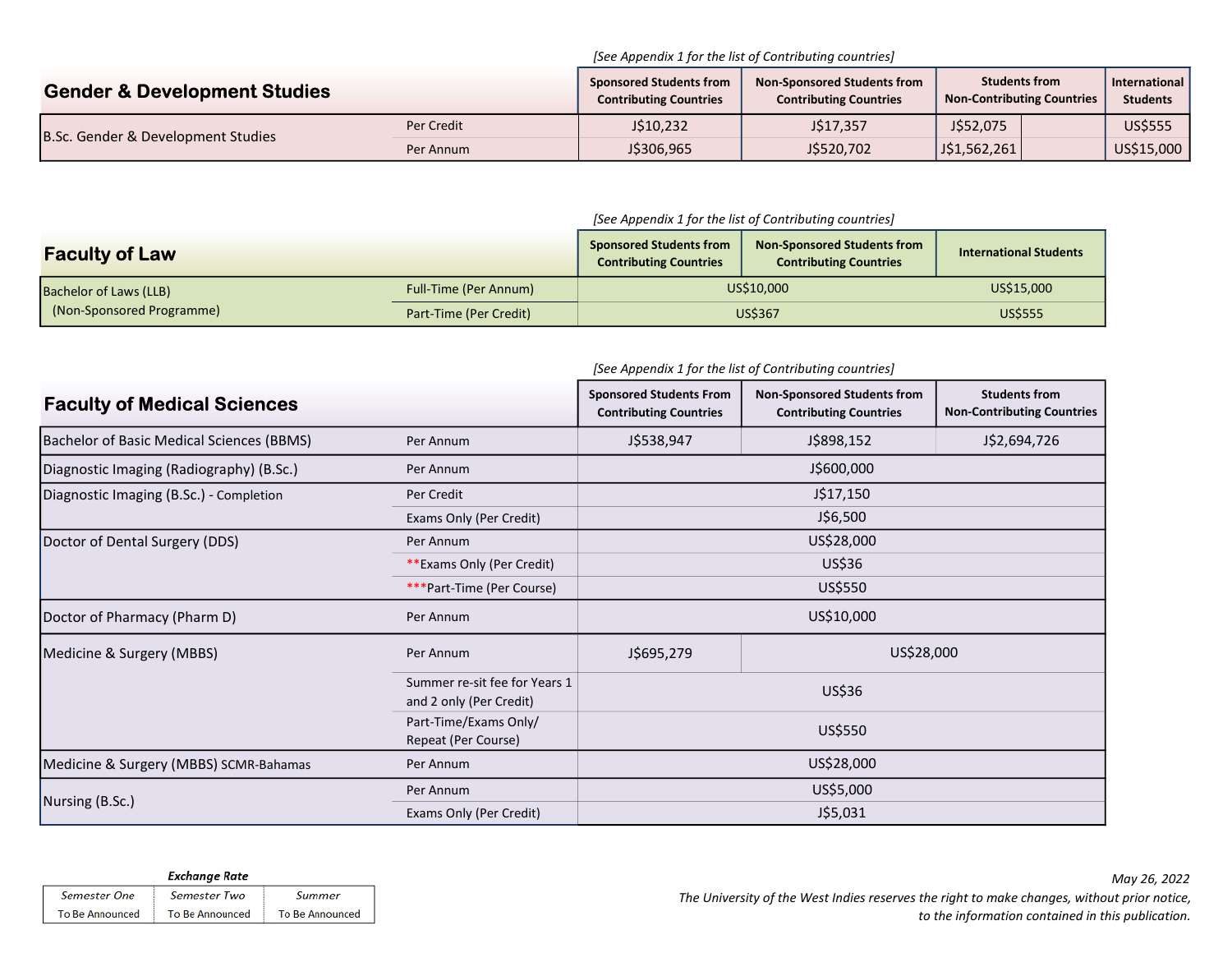| Nursing - Post RN (B.Sc.) | Per Credit | J\$10,232  | J\$17,357  | J\$52,075    |  |
|---------------------------|------------|------------|------------|--------------|--|
|                           | Per Annum  | J\$306,965 | J\$520,702 | J\$1,562,261 |  |
| Physical Therapy (B.Sc.)  | Per Credit | J\$10,232  | J\$17,357  | J\$52,075    |  |
|                           | Per Annum  | J\$306,965 | J\$520,702 | J\$1,562,261 |  |

\*\* Additional Fee for FT students doing a resit

\*\*\* Fee Applicable for PT student

|                                                         |                              | [See Appendix 1 for the list of Contributing countries]         |                                                                     |                                                            |  |                                         |
|---------------------------------------------------------|------------------------------|-----------------------------------------------------------------|---------------------------------------------------------------------|------------------------------------------------------------|--|-----------------------------------------|
| <b>Faculty of Science &amp; Technology</b>              |                              | <b>Sponsored Students from</b><br><b>Contributing Countries</b> | <b>Non-Sponsored Students from</b><br><b>Contributing Countries</b> | <b>Students from Non-</b><br><b>Contributing Countries</b> |  | <b>International</b><br><b>Students</b> |
| Bachelor of Science (B.Sc.) Degrees except those listed | <b>Per Credit</b>            | J\$10,232                                                       | J\$17,357                                                           | J\$52,075                                                  |  | <b>US\$555</b>                          |
| below                                                   | Per Annum                    | J\$306,965                                                      | J\$520,702                                                          | J\$1,562,261                                               |  | US\$15,000                              |
| <b>Biomedical Instrumentation</b>                       | Full-Time (Per Annum)        |                                                                 | J\$306,965                                                          |                                                            |  |                                         |
|                                                         | Part time (Per annum)        |                                                                 | J\$153,483                                                          |                                                            |  |                                         |
| <b>Climate Science &amp; Electronics Systems</b>        | <b>Full-Time (Per Annum)</b> | J\$306,965                                                      |                                                                     |                                                            |  |                                         |
|                                                         | Part time (Per annum)        |                                                                 | J\$153,483                                                          |                                                            |  |                                         |
| Computer Science & Electronics                          | Part-Time (Per Credit)       | J\$10,232                                                       | J\$17,357                                                           | J\$52,075                                                  |  | <b>US\$555</b>                          |
| <b>Mathematics of Finance</b>                           | <b>Full-Time (Per Annum)</b> | J\$306,965                                                      | J\$520,702                                                          | J\$1,562,261                                               |  | US\$15,000                              |
| <b>Electronics and Alternative Energy Systems</b>       | <b>Full-Time (Per Annum)</b> |                                                                 | J\$306,965                                                          |                                                            |  |                                         |
|                                                         | Part time (Per annum)        | J\$153,483                                                      |                                                                     |                                                            |  |                                         |
| Software Engineering Mobile Application Technology      | Per Annum                    | US\$10,000                                                      |                                                                     |                                                            |  |                                         |

### [See Appendix 1 for the list of Contributing countries]

| <b>Faculty of Social Sciences</b>                                              |                              | <b>Sponsored Students from</b><br><b>Contributing Countries</b> | <b>Non-Sponsored Students from</b><br><b>Contributing Countries</b> | <b>Students from Non-</b><br><b>Contributing Countries</b> |  | International<br><b>Students</b> |
|--------------------------------------------------------------------------------|------------------------------|-----------------------------------------------------------------|---------------------------------------------------------------------|------------------------------------------------------------|--|----------------------------------|
| Bachelor of Science (B.Sc.) & Diploma programmes<br>except those listed below: | Per Credit                   | J\$10,232                                                       | J\$17,357                                                           | J\$52,075                                                  |  | <b>US\$555</b>                   |
|                                                                                | Per Annum                    | J\$306,965                                                      | J\$520,702                                                          | J\$1,562,261                                               |  | US\$15,000                       |
| Political Leadership, Management & Strategy (B.Sc.)                            | <b>Full-Time (Per Annum)</b> | J\$356,950                                                      |                                                                     |                                                            |  |                                  |
|                                                                                | Part-Time (Per Course)       | J\$35,695                                                       |                                                                     |                                                            |  |                                  |

| <b>Exchange Rate</b>   |                        |                 |  |
|------------------------|------------------------|-----------------|--|
| Semester One           | Semester Two           | Summer          |  |
| <b>To Be Announced</b> | <b>To Be Announced</b> | To Be Announced |  |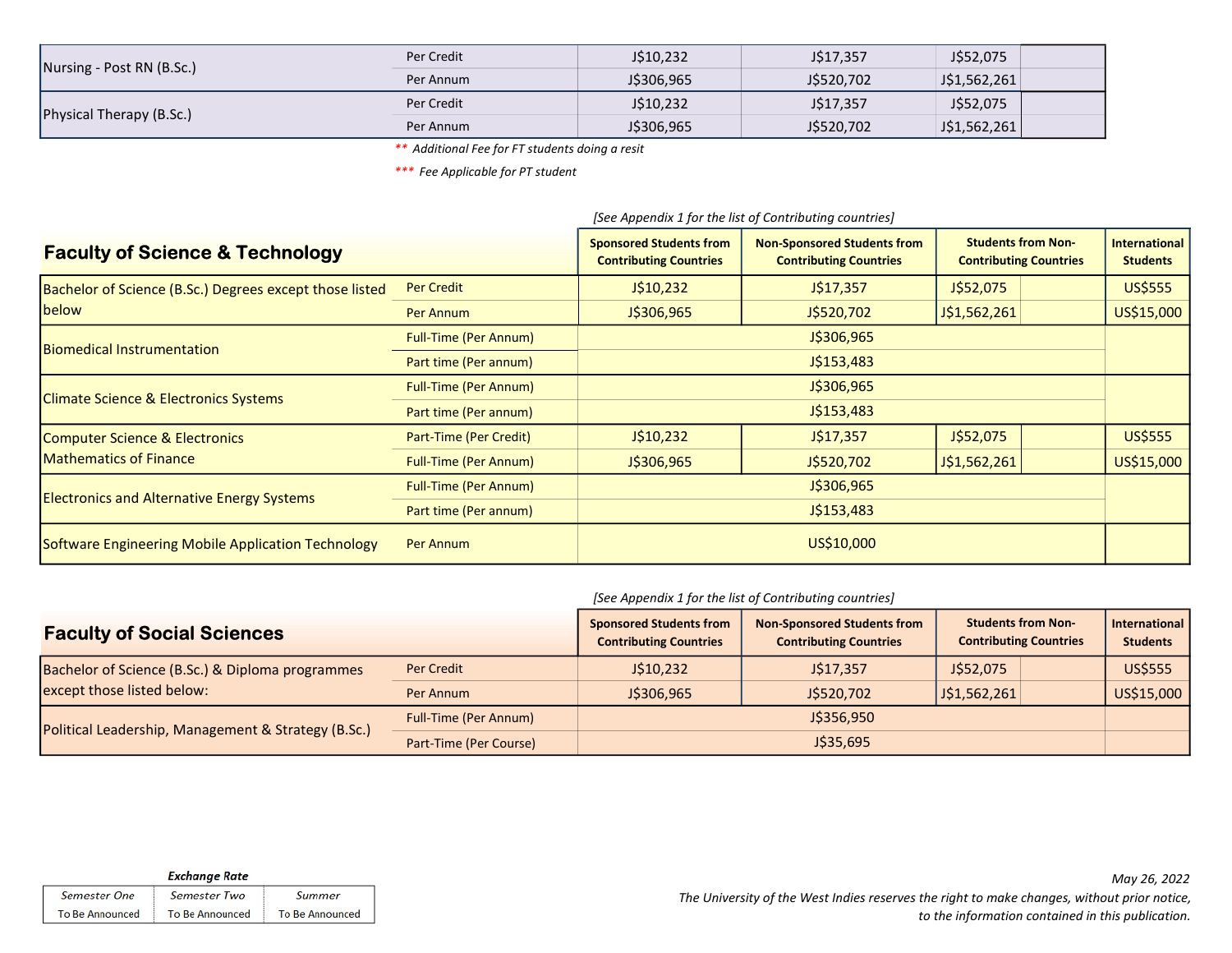| <b>Weekend Campus</b>                           |                        |           |  |
|-------------------------------------------------|------------------------|-----------|--|
| <b>Bachelor of Science (B.Sc.) Degrees:</b>     |                        |           |  |
| -Management Studies (B.Sc.)                     |                        |           |  |
| -Management Studies - Accounting (B.Sc.)        | Part-Time (Per Course) | J\$35,000 |  |
| -Management Studies - Banking & Finance (B.Sc.) |                        |           |  |
| -Management Studies - Entrepreneurship (B.Sc.)  |                        |           |  |
| -Management Studies - Human Resources (B.Sc.)   |                        |           |  |
| -Management Studies - Marketing (B.Sc.)         |                        |           |  |

#### [See Appendix 1 for the list of Contributing countries]

| <b>Faculty of Sport</b>      |                                        | <b>Sponsored Students from</b><br><b>Contributing Countries</b> | <b>Non-Sponsored Students from</b><br><b>Contributing Countries</b> | <b>Students from</b><br><b>Non-Contributing Countries</b> |
|------------------------------|----------------------------------------|-----------------------------------------------------------------|---------------------------------------------------------------------|-----------------------------------------------------------|
| B.Sc. Sports Coaching        | Full-Time (Per Annum)                  | J\$310,000                                                      |                                                                     |                                                           |
|                              | Part-Time (Per Course)                 | J\$31,000                                                       |                                                                     |                                                           |
| <b>B.Sc. Sports Kinetics</b> | Exams Only/ Occasional (Per<br>Credit) | J\$5,200                                                        |                                                                     |                                                           |

# EXAMS ONLY & OCCASIONAL STUDENTS

#### UNDERGRADUATE PROGRAMMES (Degree & Diploma)

| <b>FACULTIES</b>                           | \$         |           |
|--------------------------------------------|------------|-----------|
| <b>IHUMANITIES &amp; EDUCATION</b>         |            |           |
| GENDER & DEVELOPMENT STUDIES               |            |           |
| MEDICAL SCIENCES - B.Sc. Nursing (Post RN) | Per Credit | J\$5,116  |
| <i><b>ISCIENCE &amp; TECHNOLOGY</b></i>    |            |           |
| <i><b>SOCIAL SCIENCES</b></i>              |            |           |
| ISPORT                                     | Per Credit | J\$5,200  |
| I <i>MEDICAL SCIENCES</i>                  |            |           |
| Bachelor of Basic Medical Sciences (BBMS)  | Per Course | J\$53,895 |
| <b>MBBS</b>                                |            | J\$69,528 |

| <b>Exchange Rate</b> |                        |                 |
|----------------------|------------------------|-----------------|
| Semester One         | Semester Two           | Summer          |
| To Be Announced      | <b>To Be Announced</b> | To Be Announced |